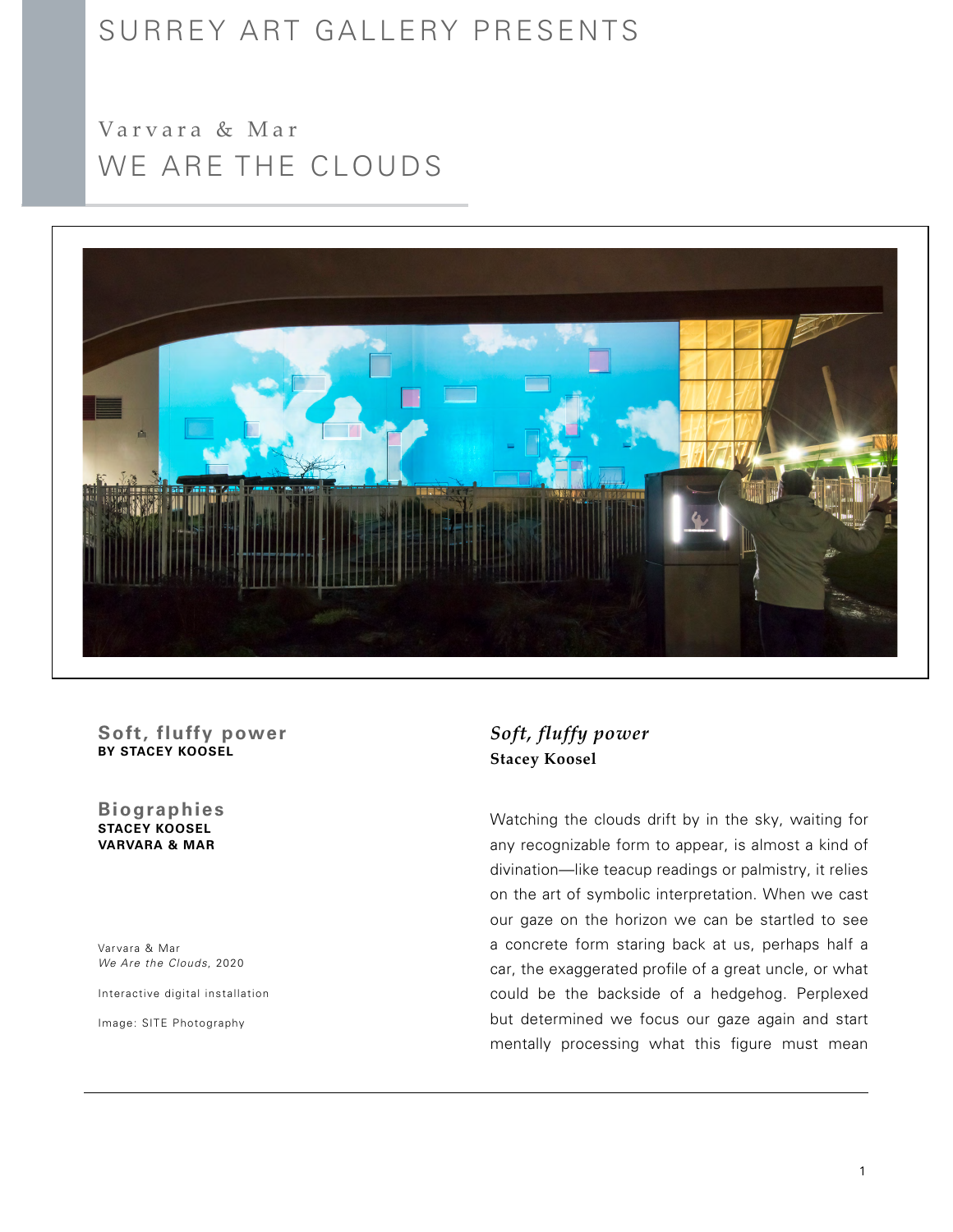symbolically, semiotically, spiritually—while the figure we are trying to grasp morphs into something else, and then back into the ether without a trace, leaving us with the eternal question: what was that and what does it mean?

*We Are the Clouds* (2020), by artist duo Varvara Guljajeva and Mar Canet, is an interactive artwork projected onto the Surrey UrbanScreen. Visitors to the site create shapes and movements with their bodies, which are then captured by a camera and transformed into fluffy, white clouds drifting in a clear blue sky. To observe the clouds formed by previous visitors drift by is both playful and poignant, like reading through an animated guest book and trying to imagine the faces and stories behind the entries. Together, these visitors form a community of the often overlooked and underestimated art-viewing public. The act of deliberately creating clouds, which we would normally observe and interpret passively, is perhaps the most meaningful part of the piece.

When we create figures in the clouds, thanks to artistic intervention and technological wizardry, we are no longer passive viewers—instead, we become the active producers of meaning. This draws parallels to the cultural phenomena of Web 2.0, user-created

Internet content. Web 2.0 ushered in a new era of communication, dissolving previous monopolies on information dissemination and old hierarchies of media hegemony. In its place, a participatory, social web emerged, with blogs and social media platforms giving individuals a voice and a worldwide audience reach that was not possible before. The rise of social media and the participatory web, like every technological advancement, is a double-edged sword. The flipside to users creating content is that they inadvertently become content themselves, not only through data collection and sales, but the problematic psychological and social ramifications of the commodification of the self. Invasions of privacy, information manipulation, and information bubbles caused by closed feedback loops in social media are examples of the dark underbelly of social media infotainment. *We Are the Clouds* speaks to these contemporary concerns, bringing up the abstract notion of individual agency and the body as political battleground. An exertion of freedom and personal choice is visualized in a performative fluffy, white cloud projected triumphantly in a blue sky, which is a reclamation of power, in the form of soft power (i.e., the political strategy of co-option instead of coercion).

The ability to empower individuals, and give an otherwise passive audience the means to creatively express themselves in public, is particularly moving during a global pandemic, when people's lives were flipped upside down. The word 'unprecedented' perhaps best encapsulates what living during the COVID-19 pandemic is like, as we witness a loss of trust in power structures and a rise in cynicism and conspiracy theories. In 2020, feelings of powerlessness and vulnerability surged under a cheerful veneer of banana bread baking, Zoom meetings, sourdough starter and other self-replicating units of culture that momentarily connected us in an attempt to find comfort in the everyday, and a sense of control over the uncontrollable. *We Are the Clouds*  presents, if only for a moment, a way of escaping these earthly affairs. Varvara Guljajeva and Mar Canet are like clouds themselves: true digital nomads. Their artistic practice spans continents and cannot be contained by regional, political, and arbitrary notions of national borders or language barriers. Both artists have known what it means to be from a particular place but not accepted for who you are, perhaps because of nationalist undercurrents that underpin a seemingly globalized art world (Guljajeva is part of the Russianspeaking minority from Estonia and Canet from the Varvara and Mar's *We Are the Clouds* is reminiscent of Nam June Paik's well-known 1974 media installation *TV Buddha*, where a Buddha statue seems to gaze at itself in an infinite loop created by a CCTV camera and television screen. Both works reflect the introspective, meditative, transcendental nature of the screen. They reveal the influential yet overlooked relationships between humans and technology, which has been an endless source of inspiration for media ecologists, artists, academics and philosophers. Media technologies' psychological and cultural effects on our everyday life has been poetically explored by philosophers such as Marshall McLuhan, with his prophecies on the effects of the electronic environment, the global village, and his update of the Narcissus myth to include the hypnotic trance of the mirroring, stage-like phenomena of seeing ourselves on screens. Whereas Paik's *TV Buddha* sits still (as only a statue can) as his static image is fed live to a monitor, Varvara and Mar's *We Are the Clouds* opens up the screen to every visitor who chooses to interact with the piece. This movement marks a shift to pluralistic voices and stories replacing official stances, which are then amplified by digital technology and cultural backlash to decaying power structures and outdated ideologies. This forward push, enabled by playful intervention, is

struggling Catalan region in Spain). Artists like Varvara & Mar cannot be contained by regional politics and the globe is their playground, from mapping amusing political propaganda in Wi-Fi network names in Seoul, South Korea (*Revealing Digital Landscape*, 2014) to building giant wind-powered kinetic metronome installations in Sancy, France (*The Rhythm of Wind*, 2016). Their mad scientist-like studio, full of 3D printers and robotic knitting machines, is housed in a Soviet era purpose-built artist's union building in Tallinn, Estonia. both powerful and soft. Questions about how digital technology affects our world view, our opinions about others and our selfperception, much like the clouds in sky, are limitless. Every time we momentarily grasp at their meaning, they continuously evade us, morphing back into the unknown.



Installation view of *We Are the Clouds,* 2020*.* Image by SITE Photography.

- 
- 
-